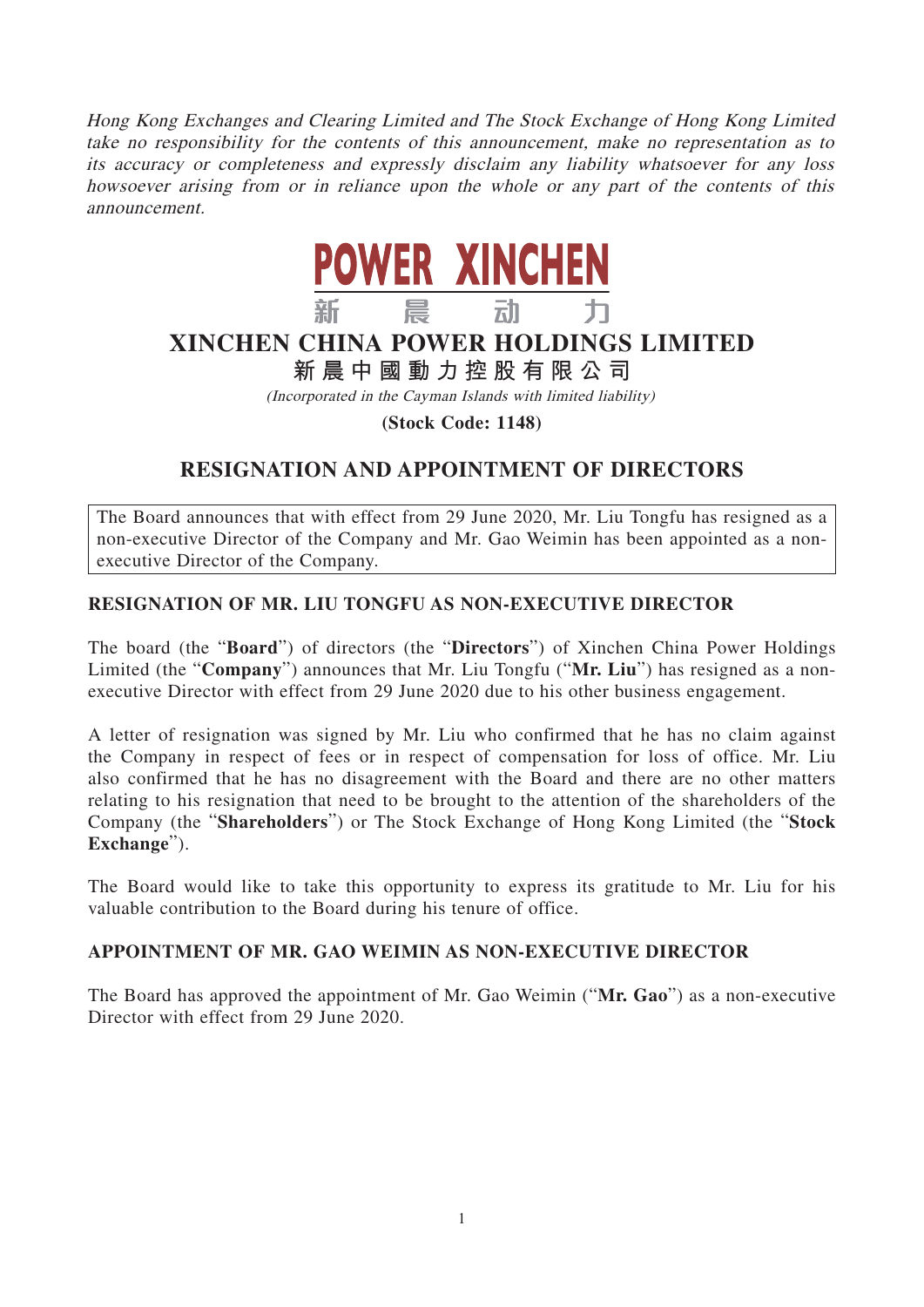#### **Biographical Details of Mr. Gao**

**Mr. Gao Weimin** (高衛民), aged 62, has been the chief engineer, president of the engineering research institute and vice secretary of the Communist Party of China of Huachen Automotive Group Holdings Company Limited\*(華晨汽車集團控股有限公司), and the chairman and secretary of the Communist Party of China of Huachen Automotive Manufacturing Company Limited\*(華晨汽車製造有限公司), since August 2019. From May 2017 to July 2019, Mr. Gao was the chairman and general manager of Shanghai Eastone Automotive Co., Ltd.\* ( $\pm$ ) 海鎣石汽車有限公司). From May 2015 to May 2017, he was a vice president of Hanergy Holding Group Limited and the general manager of Hanergy Solar-Powered Automobile Technology Company Limited\*(漢能太陽能汽車技術有限公司). From September 2013 to December 2014, he was the chief engineer, president of the central research institute, secretary of the Communist Party of China, president of the all-terrain vehicle ("**ATV**") research institute, chief designer and head of the work team of military truck projects and head of the ATV business of Beijing Automotive Group Co., Ltd. ("**BAIC Group**"). From August 2012 to September 2013, he was the chief engineer and president of the central research institute of BAIC Group and a vice president of BAIC Motor Corporation Limited\* (北京汽車股份有限公司)(a company listed on the Main Board of the Stock Exchange (stock code: 1958)). From April 2011 to July 2012, Mr. Gao was the deputy chief engineer of SAIC Motor Corporation Limited ("**SAIC Motor**", a company listed on the Shanghai Stock Exchange) and the general manager and director acting for the Chinese party of Pan Asia Technical Automotive Center Co., Ltd. ("**PATAC**"). From October 2006 to April 2011, he was an officer of the technical centre of SAIC Motor. From May 2003 to October 2006, he was the general manager acting for the Chinese party, director and secretary of the Communist Party of China of PATAC. From January 2000 to April 2003, he was a deputy manager of the technical quality department of SAIC Motor. From August 1984 to December 2000, he was the associate dean of the School of Mechanical Engineering of Tongji University, the vice president of the VW-Tongji Automotive Research Institute(同濟大學-德國大眾汽車研 究院), and an executive deputy officer of the whole vehicle technology centre established by Tongji University and SAIC Motor. Mr. Gao graduated from Tongji University majoring in thermodynamics in July 1984, obtained a doctor of engineering degree in automotive engineering from Tongji University in July 1996, and was certified as a professor-grade senior engineer in May 2002. Save as disclosed above, Mr. Gao did not hold any major appointment or professional qualification or directorship in other public companies, the securities of which are listed on any securities market in Hong Kong or overseas in the last three years, nor does he hold any other positions with the Company and other members of the Company and/or its subsidiaries (the "**Group**").